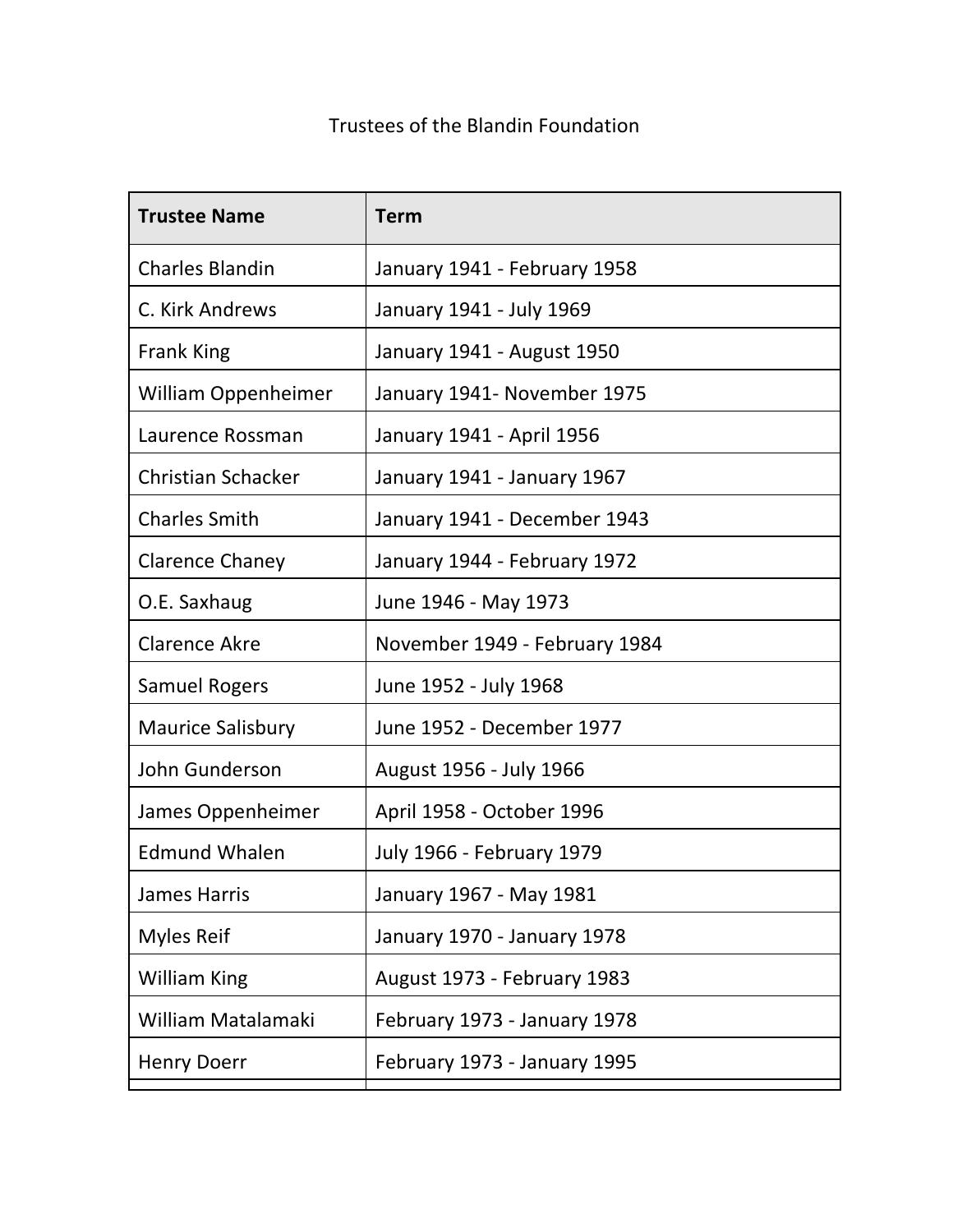| August 1973 - February 1985                         |
|-----------------------------------------------------|
| February 1973 - February 1989                       |
| November 1978 - 1986                                |
| November 1978 - 1992                                |
| June 1979 - 1996                                    |
| August 1980 - February 1984                         |
| August 1981 - June 2005                             |
| May 1981 - 1992                                     |
| November 1982 - 1990                                |
| May 1984 - 1996                                     |
| May 1984 - 1996                                     |
| May 1984 - 1996 and<br>January 1997 - January 2011  |
| February 1985 - January 1997                        |
| February 1991 - January 2003                        |
| February 1989 - January 2001                        |
| February 1992 – December 2003 and<br>January 2012 - |
| February 1992 - December 2003                       |
| January 1994 - December 2005                        |
| January 1994 - 1997                                 |
| January 1995 - December 2006                        |
| January 1996 - December 2007                        |
|                                                     |
|                                                     |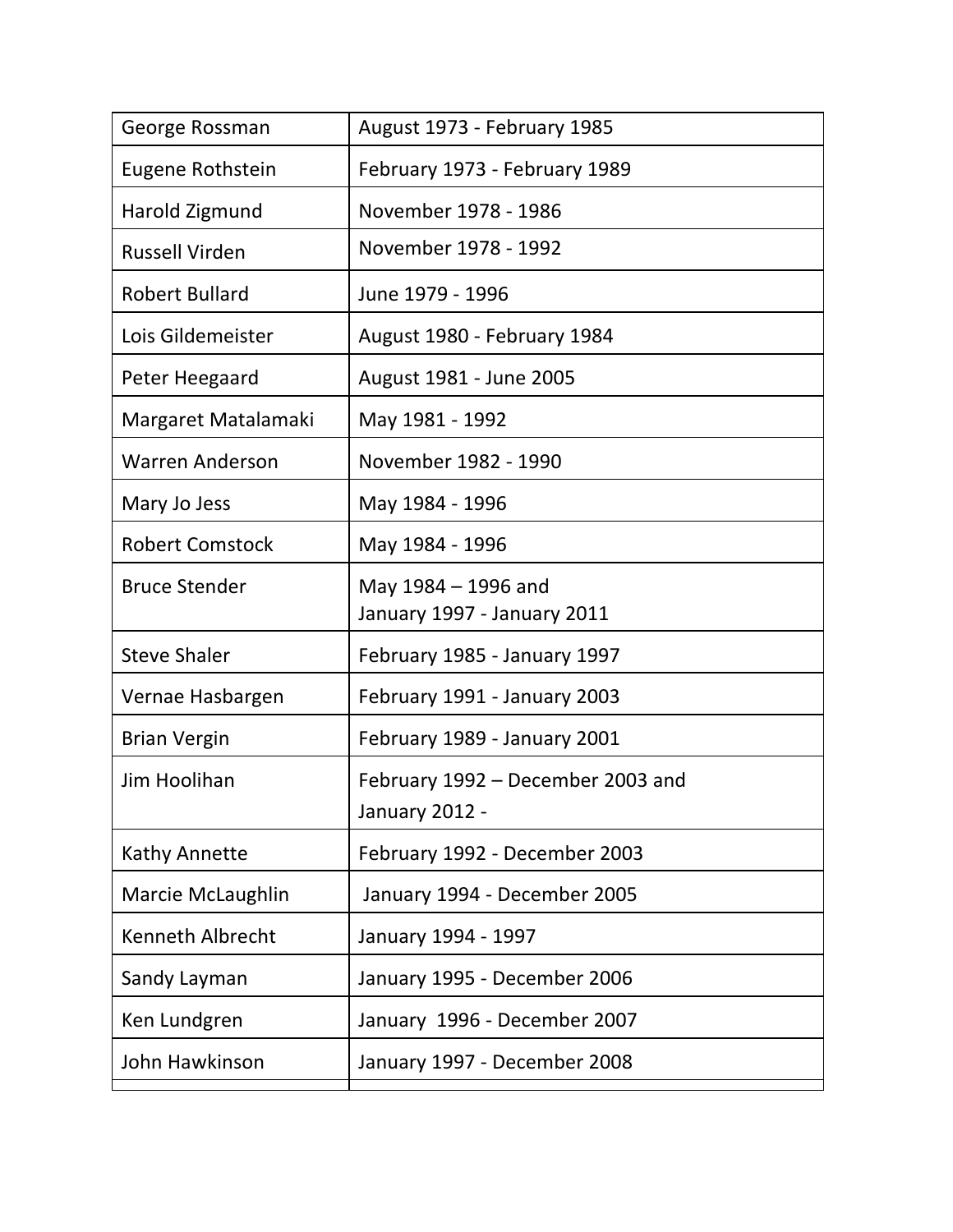| George Thompson             | January 1997 - December 2008   |
|-----------------------------|--------------------------------|
| Jim Bensen                  | January 1999 - December 2006   |
| A. Eugene Radecki           | December 2001 - March 2012     |
| Helen Klassen               | January 2003 - December 2006   |
| <b>Timothy Bonner</b>       | January 2004 - December 2015   |
| <b>Marian Barcus</b>        | January 2004 - December 2015   |
| Mike Johnson                | June 2004 - December 2016      |
| <b>James Hamilton</b>       | December 2004 - December 2006  |
| <b>Karen Diver</b>          | December 2004 - September 2009 |
| <b>Kris Ferraro</b>         | January 2007 - December 2018   |
| <b>Brian Nicklason</b>      | January 2007 - December 2018   |
| <b>Bonnie Rietz</b>         | January 2008 - December 2019   |
| <b>Martin Jennings</b>      | January 2008 - December 2019   |
| <b>Yvonne Cheek</b>         | January 2008 - December 2019   |
| Liwanag Ojala               | January 2011 - June 2011       |
| <b>Hayden Creque</b>        | January 2011 - September 2012  |
| <b>Heidi Korstad</b>        | January 2011                   |
| *Jim Hoolihan               | January 2012                   |
| <b>Brian McInnes</b>        | January 2013 - September 2019  |
| <b>Kandace Creel Falcon</b> | January 2013                   |
| <b>William Maki</b>         | January 2013 - June 2015       |
| <b>Guy Clairmont</b>        | January 2015                   |
| Alice Moren                 | January 2015                   |